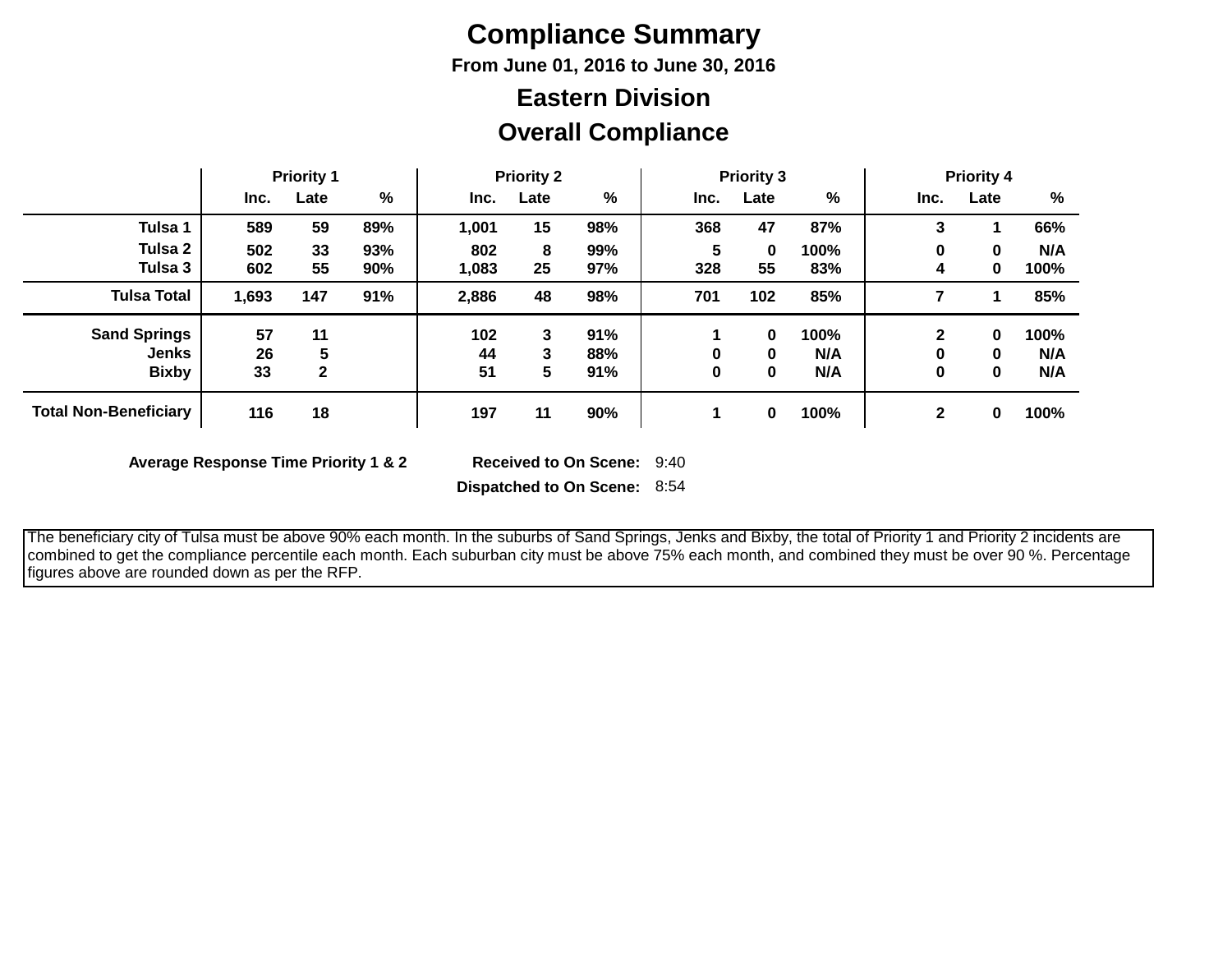# **Compliance Summary**

**From June 01, 2016 to June 30, 2016**

### **Overall Compliance Western Division**

|                               | <b>Priority 1</b> |          | <b>Priority 2</b> |       |             | <b>Priority 3</b> |             |          | <b>Priority 4</b> |              |              |      |
|-------------------------------|-------------------|----------|-------------------|-------|-------------|-------------------|-------------|----------|-------------------|--------------|--------------|------|
|                               | Inc.              | Late     | %                 | Inc.  | Late        | %                 | Inc.        | Late     | %                 | Inc.         | Late         | %    |
| <b>Oklahoma City 1</b>        | 949               | 71       | 92%               | 1,555 | 19          | 98%               | 313         | 9        | 97%               | 8            | 0            | 100% |
| <b>Oklahoma City 2</b>        | 949               | 98       | 89%               | 1,391 | 18          | 98%               | 260         | 15       | 94%               | $\mathbf{2}$ | 0            | 100% |
| <b>Edmond</b>                 | 176               | 25       | 85%               | 236   | 11          | 95%               | 65          |          | 98%               |              | 0            | 100% |
| <b>Total OKC &amp; Edmond</b> | 2,074             | 194      | 90%               | 3,182 | 48          | 98%               | 638         | 25       | 96%               | 11           | 0            | 100% |
| <b>Warr Acres</b>             | 28                | $\bf{0}$ |                   | 48    | $\mathbf 0$ | 100%              | $\bf{0}$    | $\bf{0}$ | N/A               | 0            | $\mathbf 0$  | N/A  |
| <b>Bethany</b>                | 53                | 5        |                   | 87    | 3           | 94%               |             | 0        | 100%              | 0            | $\mathbf 0$  | N/A  |
| <b>Mustang</b>                | 36                | 9        |                   | 38    | 4           | 82%               | 21          | 2        | 90%               | 0            | $\mathbf 0$  | N/A  |
| <b>The Village</b>            | 32                | 3        |                   | 53    | $\mathbf 0$ | 96%               | O           | 0        | N/A               | 0            | $\mathbf 0$  | N/A  |
| <b>Nichols Hills</b>          |                   |          |                   | 9     | 0           | 90%               | 0           | 0        | N/A               | 0            | $\mathbf{0}$ | N/A  |
| Yukon                         | 53                | 9        |                   | 88    | 4           | 90%               | 49          | 1        | 97%               | 0            | $\mathbf{0}$ | N/A  |
| <b>Total Non-Beneficiary</b>  | 203               | 27       |                   | 323   | 11          | 92%               | 72          | 3        | 95%               | 0            | $\mathbf 0$  | N/A  |
| <b>Piedmont</b>               | 9                 |          |                   | 5     |             |                   | $\mathbf 0$ |          |                   | 0            |              |      |

**Average Response Time Priority 1 & 2** 

**Dispatched to On Scene:** 9:06 Received to On Scene: 9:37

 The beneficiary cities of Oklahoma City and Edmond must be above 90% each month. In the suburbs of Warr Acres, Bethany, Mustang, The Village, Nichols Hills, and Yukon, the total of Priority 1 and Priority 2 incidents are combined to get the compliance percentile each month. Each suburban city must be above 75% each month, and combined they must be over 90 %. Percentage figures above are rounded down as per the RFP.